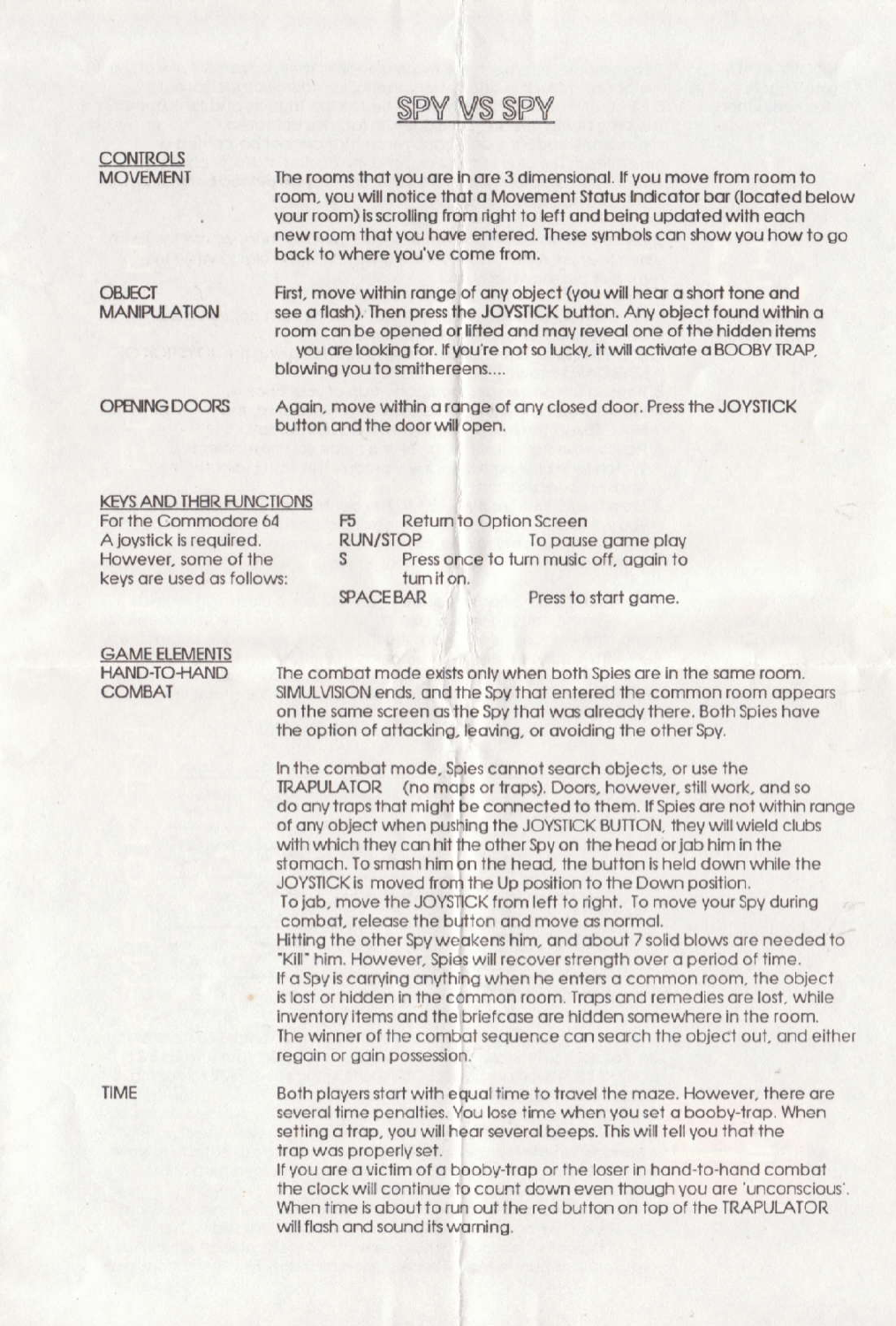**BOOBY-TRAPS** (see Trap & Remedy Chart) As players move through the maze of rooms, they may select any of the five booby-traps. The booby-trap arsenal contains: Bombs, Springs, Buckets of Water, Guns with Strings tied to the Triggers and Time Bombs. The time bomb needn't be hidden. In fact, it is activated immediately and is the only booby-trap that cannot be carried or neutralized! The Gun with a String and the Bucket of Water can only be attached to a closed door. All other traps may be placed behind or in any-thing found in any room.

Spies can carry traps in and out of rooms, placing them where they wish when they are ready. Booby-traps are depicted in black, while the remedies are shown in colour.

**TOPLACE& SFT A TRAP** 

- 1. Press the JOYSTICK button....TWICE! You have just accessed the **TRAPULATOR, Observe the large arrow.**
- 2. Move the large arrow about the TRAPULATOR using the JOYSTICK OR **KEYBOARD** arrows.
- 3. Position the arrow over the booby-trap of your choice.
- 4. Press the JOYSTICK or if you are using the keyboard, the SPACEBAR. The booby-trap is now held by your Spy.
- 5. Position the SPY in front of the hiding place you have selected.
- 6. Watch for a brief flash in your Spy's room. This flash indicates the Spy is properly positioned.
- 7. Press the JOYSTICK/SPACEBAR. The booby-trap will disappear and you will hear the short 'beeps'. These indicate that the trap has been set AND that time is being deducted from the time remaining before your flight leaves.

**REMEDIES** (See Trap & Remedy Chart) Except for the Time Bomb, each of the traps has a disarming remedy hidden throughout the maze. Each type of remedy is always hidden in the same type of location. For example, the scissors are used to disarm the Gun with a String. Scissors are only found in the First Aid kits hanging on the back walls. As with traps, remedies can be picked up and carried from room to room. Spies can NOT carry more than one thing at a time except inside the briefcase.

# **BOOBY-TRAPS & REMEDIES**



## **TRAPULATOR**

Located to the right of each of the rooms is a calculator-like state of the art, Trapulator. It serves four basic functions. You can use it to SELECT BOOBY-TRAPS, pinpoint your LOCATION, gauge your TIME remaining and check INVENTORY.

Across the top of the Trapulator is a digital clock which indicates the time left until your plane takes off (with or without you)! Below the clock is 6 buttons. On the first 5, selectable booby-traps are indicated. However, the sixth button in the lower right-hand corner calls up a map of the embassy you have broken into.

The map will appear in the room that your Spy is occupying. The room your Spy is in will be one blinking on and off. Rooms filled in with a colour indicate that your Spy has been in that room at least once. Any required inventory items are represented by a dot. Finally the trapulator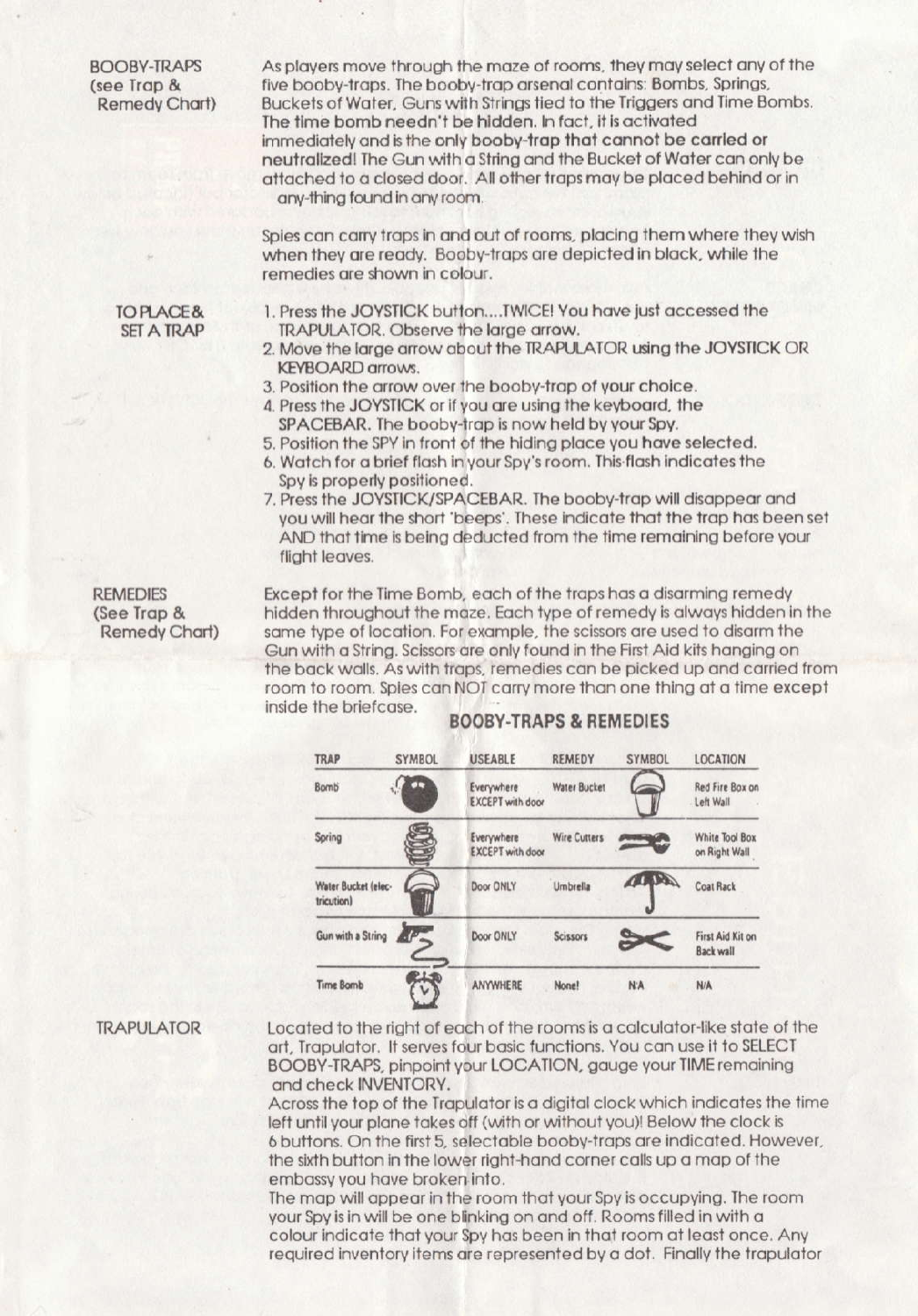displays items you have successfully collected as you are ready to escape.

It also indicates if an item has been taken from you. The item will now appear on the opposition's Trapulator. Across the bottom, left to right, should be your passport, money, key and the secret plans.



**INVENTORY** 

Your mission being to escape the embassy. Top Secret briefcase in hand, it is important to remember that all else is but a mere distraction. Before time runs out you must manager to find, fill, and keep the briefcase, locate the only exit and board your plane with ALL of the following: PASSPORT, travelling MONEY, the KEY and the secret PLANS.

**LADDERS AND RUGS**  If you enter a room with a ladder, you can activate it by moving within range and pressing the JOYSTICK button. Pressing the JOYSTICK button once will lower the ladder to ground level, enabling you to move your spy up the ladder to the upper floor. If you do not push your spy up the ladder but push the JOYSTICK button a second time, the ladder will raise back up. To climb up or down, tap your JOYSTICK once in the appropriate direction. The Spy will move by himself. Do NOT keep the JOYSTICK forward or back. If you enter a room with a rua, standing within range of the rug, pressing the JOYSTICK button will lift the rug and reveal a hole. Move your player over the hole and he will climb down the ladder to a lower floor. You can cover a hole by standing near it and again pressing the joystick button.

"BREAD **CRUMBS**\* You can re-trace your steps by using the small character indicators just below the front edge of your room. These guides (not available in the higher levels) actually point the way back to where you have just come from! The indicators and their meanings are as follows:

- > Take the door on the RIGHT to go back one room
- < Take the door on the LEFT to go back one room
- Take the door in the FRONT of the room to go back one room
- The the door in the BACK of the room to go back one room
- Go DOWN the hole in the floor to go back one room
- Go UP the ladder to go back one room

As many as 9 consecutive rooms can be thus remembered & indicated.